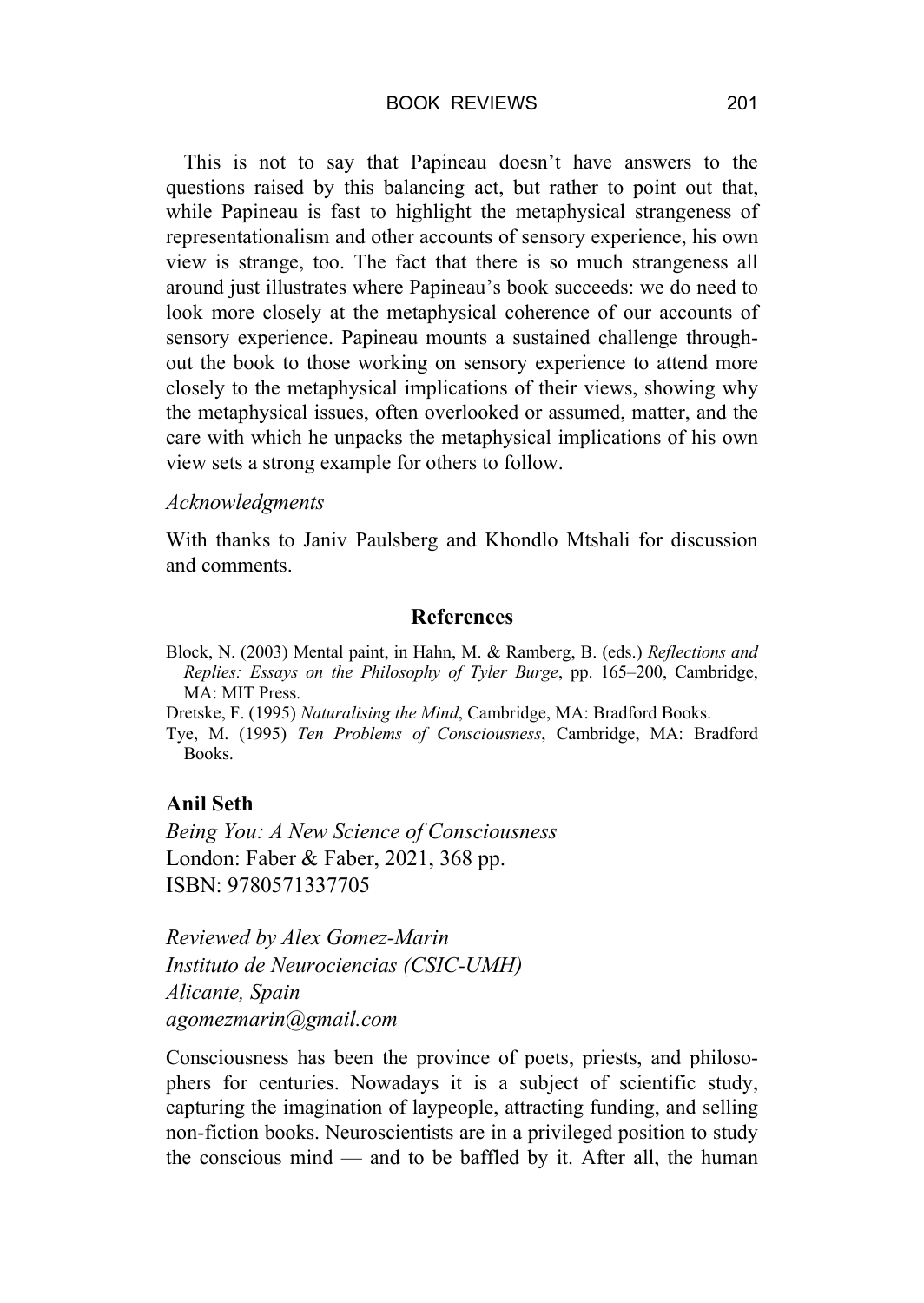brain is the most complex piece of matter we know of, and its intimate relationship with subjective experience is as patent as mysterious.

In his recent book, *Being You: A New Science of Consciousness*, computational and cognitive neuroscientist Anil Seth joins the list of academic celebrities determined to make progress on mind matters. With a lucid and sharp writing style, Seth paints a colourful landscape of interrelated topics, all fascinating and important.

The two main arguments of the book are summarized with catchy slogans. First, Seth claims that 'your brain hallucinates your conscious reality'. Second, he pledges that the so-called hard problem of consciousness will dissolve as we concentrate on what he calls 'the real problem'. He argues that we have taken our perception of the world too literally and the problem of consciousness too mystifyingly. *Being You* weaves these ideas together, accessible to the layperson and a must-read for the expert.

Let us briefly deal with perception, and then devote the remainder to consciousness.

Based on von Helmholtz's idea of perception as inference, Seth presents a predictive processing account of cognition, arguing that perception is a 'controlled hallucination'. By 'hallucination' he means that the contents of perception are not a direct read-out of a mindindependent reality. Seth implies that there is an objective world 'out there' but emphasizes that everything we perceive is actively constructed. Noisy signals from sensory organs are woven with our brain's expectations, generating a best guess about their present and future causes. That hallucinations are 'controlled' is key. Even if not veridical, they are useful to navigate the world presented through a veil of handy illusions.

Amusingly, brains would do what brain scientists studying them do: to advance hypotheses about the world, test them, and then update their beliefs — a sweetly refined anthropomorphic idea that enacts a kind of cerebral phenomenology whereby one wonders what it is like to be a brain, alone, in the dark, locked inside the skull. For Seth, the doors of perception are walled. He favours a simulation headset over a translucent window. Furthermore, nothing in the world is actually red (red is only in your head).

Such an ambitious project risks becoming another theory-ofeverything erected on clickbait metaphors metastasizing into covert metaphysics. Seth seems comfortable blurring the line between instrumental and ontological interpretations: 'the brain *is* a "prediction machine", and that what we see, hear, and feel is *nothing more than*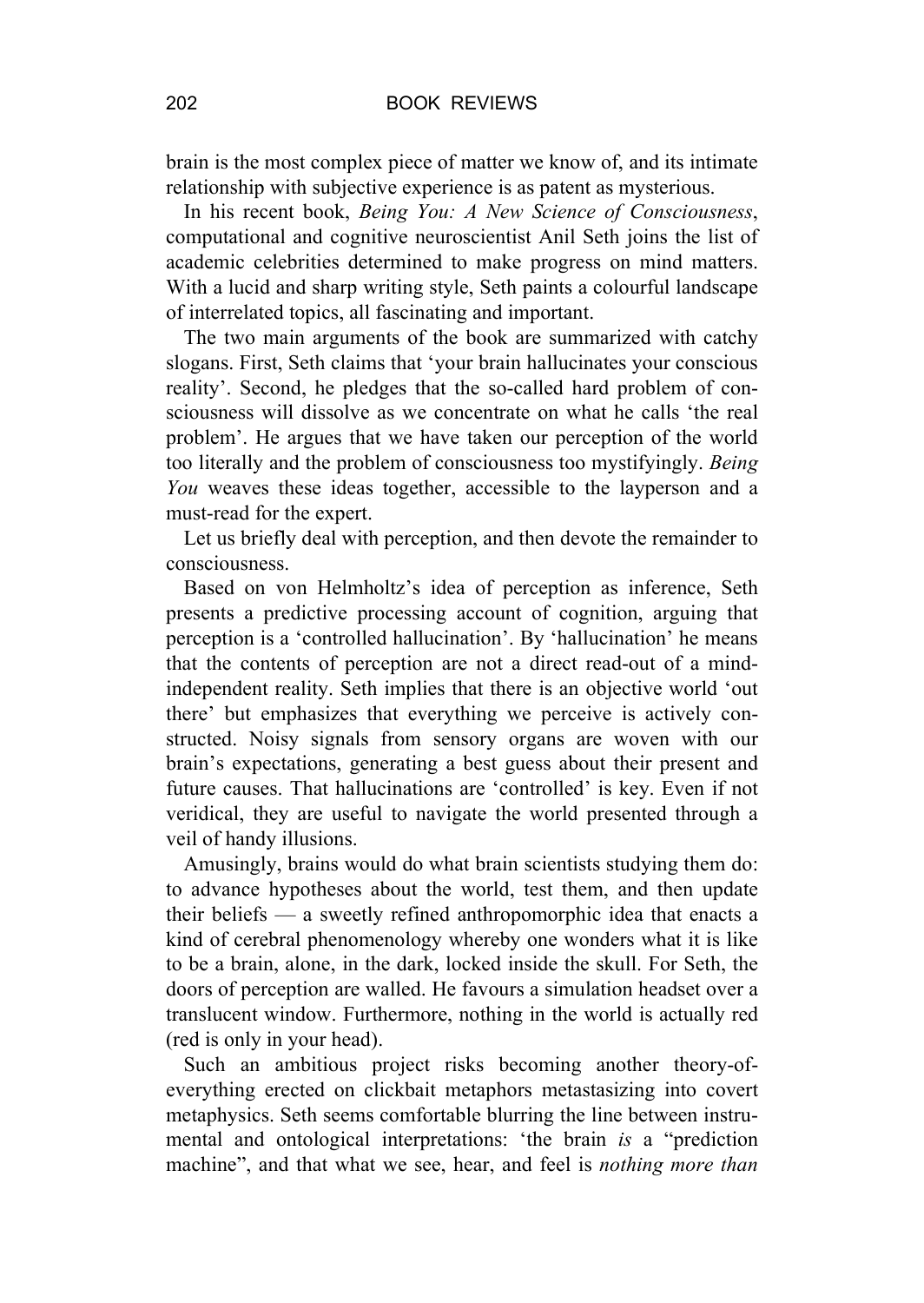the brain's "best guess" of the causes of its sensory inputs' (*my italics*). The pseudo-philosophical temptation to surreptitiously swap 'as' with 'is' easily leads to what Iain McGilchrist calls 'The School of Nothing Buttery'.

Seth indeed extends the explanatory scope of his framework to '*every* aspect of our perceptual experience'. Not only your perception of coffee cups is a controlled hallucination but also every way of 'being you', including being a self and being conscious. Interestingly, the self would not do the perceiving but be another perception (*preadico, ergo sum*). The idea of error minimization becomes a kind of cybernetic Bayesian ontology. The key concept of allostasis is spread like butter on the bread of mentality.

Now to consider consciousness.

Seth provides a wide perspective on the current state and prospects of the mainstream scientific study of consciousness. His own scientific contributions are a blessing to the field. And yet I am afraid that, if *Being You* is not just about perception but also about consciousness, it certainly does not usher *A New Science of Consciousness*, as the subtitle promises.

Let us go back to 'the hard problem', David Chalmers' modern rebranding of the classic mind–body problem: 'Why should physical processing *give rise* to a rich inner life at all? It seems objectively unreasonable that it should, and yet *it does*' (*my italics*). But does it? Isn't the conclusion in the premise? If one listens carefully, the question affirms the materialistic position, challenging it in a way that keeps it intact. When one takes for granted that brains *produce* consciousness, metaphysical commitments and scientific facts coalesce, if not collude. In fact, for most neuroscientists, *whatever* consciousness is, it must *somehow* emerge *somewhere* in the brain. The position is so partisan that it seems impossible to ask *whether*; the only question is *how*. Neurospresso's brainsplaining: *What else?*

The essential debate about the *precise* relationship between thoughts and brains (solidarity versus equivalence, participation versus interaction, etc.) has faded. But one can revisit Henri Bergson to find a lucid dose of common sense: 'That there is a close connection between a state of consciousness and the brain we do not dispute. But there is also a close connection between a coat and the nail on which it hangs, for, if the nail is pulled out, the coat falls to the ground. Shall we say, then, that the shape of the nail gives us the shape of the coat, or in any way corresponds to it?' What do brain data really show? The edifice of twenty-first-century consciousness neuroscience stands on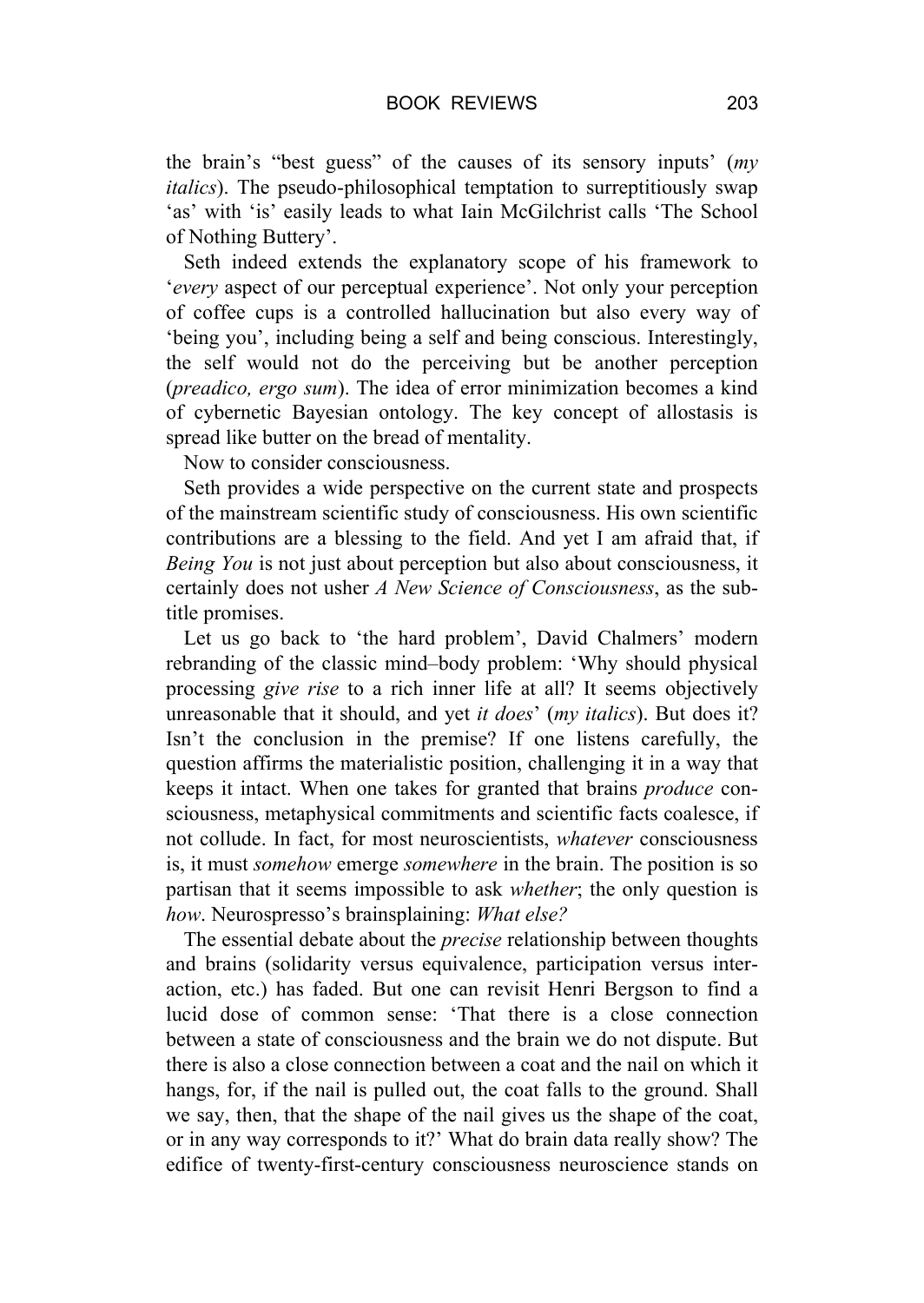the foundations of the following candid empirical fact: 'change the brain, experience changes.' The hard problem of wardrobes is to explain why and how hangers give rise to clothes.

Nevertheless, Chalmers' formulation is interesting in that it exposes the ill-posed nature of the physicalist programme. In fact, 'hard' is rather generous. For devoted materialists, the 'problem' is almost certainly impossible to solve. And yet, paradoxically, the adherence to naturalism that supposedly comes with materialism forces their promoters to postulate consciousness as scientifically tractable, if not *de facto*, at least *de jure*. But, how can what is defined as mindless accommodate mind, let alone give rise to it? When it comes to experience, emergence (weak, strong, or desperate) endures a big free miracle.

Of course, many disagree. Seth insists that Chalmers' hard problem is a distraction from the real one which, according to the neuroscientist, consists in explaining, predicting, and controlling the properties of subjective experience *in terms of* neural and bodily mechanisms. Deploying the standard filler verbs ('depends on', 'relates to', 'is the basis of'), abstractions are given primacy over lived experience, railroading matter or information (as *explanans*) over mental features (as *explanandum*).

In an attempt to find a middle way between 'the easy' and 'the hard' problems, Seth points to phenomenological properties of consciousness, rather than just functional or behavioural aspects. His phenomenology is nevertheless ambivalent. On the one hand, 'our conscious experience is *all there is*'. On the other hand, he gives primacy to mechanistic reductions of experience, emphasizing the divide between how things seem and how they really are. Seth does not neglect subjectivity, but he reifies and scatters it into a phenomenological inventory. In the light of Edmund Husserl's radical phenomenology, or the scientific programme of neurophenomenology, Seth's looks jejune. He uses phenomenology without adopting its standpoint.

This is his gambit: 'The ambition of the real problem approach is that as we build ever sturdier explanatory bridges from physical to phenomenological, the hard-problem intuition that consciousness can never be understood in physical terms will fade away, *eventually vanishing in a puff of metaphysical smoke*. When it does, we will have in our hands a satisfactory and fully satisfying science of conscious experience' (*my italics*). Commuting between science and philosophy without admitting it or realizing it, Seth gives the impression that the latter is irrelevant. And yet, paraphrasing John Maynard Keynes: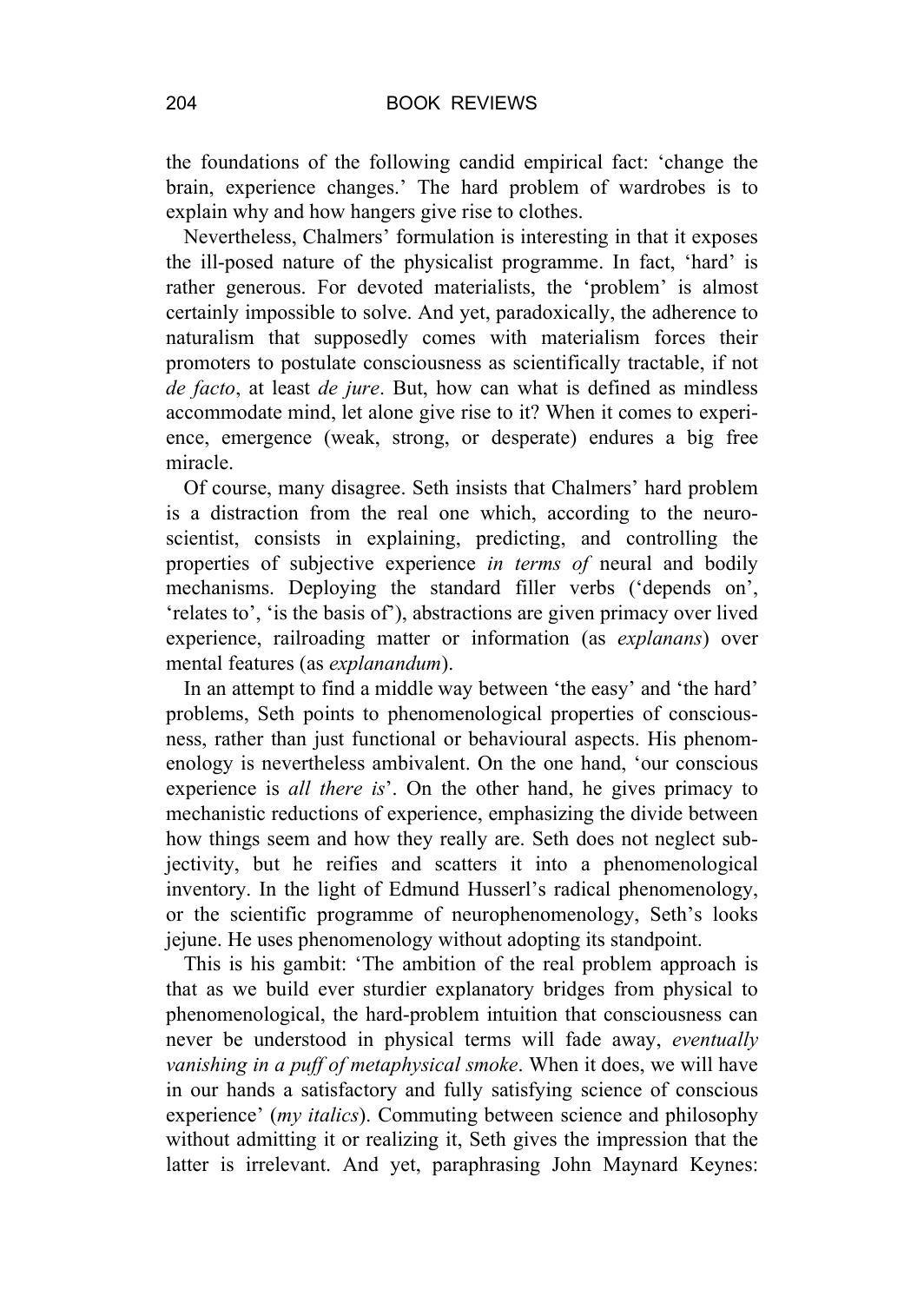practical scientists, who believe themselves to be quite exempt from metaphysics, are usually the slaves of some defunct philosopher.

Seth's cautionary notes on 'conceivability arguments' as weak philosophical games are pertinent. He puts forth a 'promisability argument' instead. His exemplary optimism is understandable but historically facile and philosophically naïve: we can because we will, and we will because we already have (as with life, so with mind). His real problem 'goes after the hard problem indirectly, but it still goes after it'. He does not pretend to solve it upfront (à la Tononi), nor to dissolve it upfront (à la Varela), but to dissolve it in the end, transmuting the magic dust of consciousness into the promissory sand of materialism.

In my view, Seth's formulation is a distraction from the foundational blind spot of the materialist worldview: lived experience. But rather than stepping back to reappraise the question (and revise one's presuppositions), he kicks the answer forward.

The 'explanatory gap' is turned into an 'explanatory nap' by means of an 'explanatory rap', rescheduling the grand finale as many times as needed while making 'progress' with a series of mechanistic blows. Getting busy with a pragmatic piecemeal approach one hopes the illposed nature of the endeavour will evaporate. The plan is to chip the problem away, killing it softly with one's work — a patient and long detour to cash up promissory notes, whose credit stems from swapping the word 'unsolvable' for 'unsolved'. It is just a matter of time (and data, and technology, and funding) before any obstacle shall ultimately be dispelled, or else deemed irrelevant. Hard work and faith in what the future will bring is the essence of the neuro-soteriology at play. What else could be done?

However, recasting spooky Mysteries into toilsome Wordles entails a kind of humble hubris whereby one confesses that we *don't* know but simultaneously professes that we *will* know. Enlightenment? Always tomorrow: 'we now know' that we will look back in a hundred years and say 'we now know'. In the meantime, prominent academics make grand bets on wine bottles; that's their skin in the game.

But, what else have we got? Isn't physicalism the only game in town? Seth casually contends that all alternatives are doomed. Here is a short list. First, one presents a two-alternative forced-choice between materialism and dualism, stuck between thesis and antithesis. Second, when it comes to panpsychism, it is not even wrong. Seth has no patience for anything quantum either. Similarly, by presenting the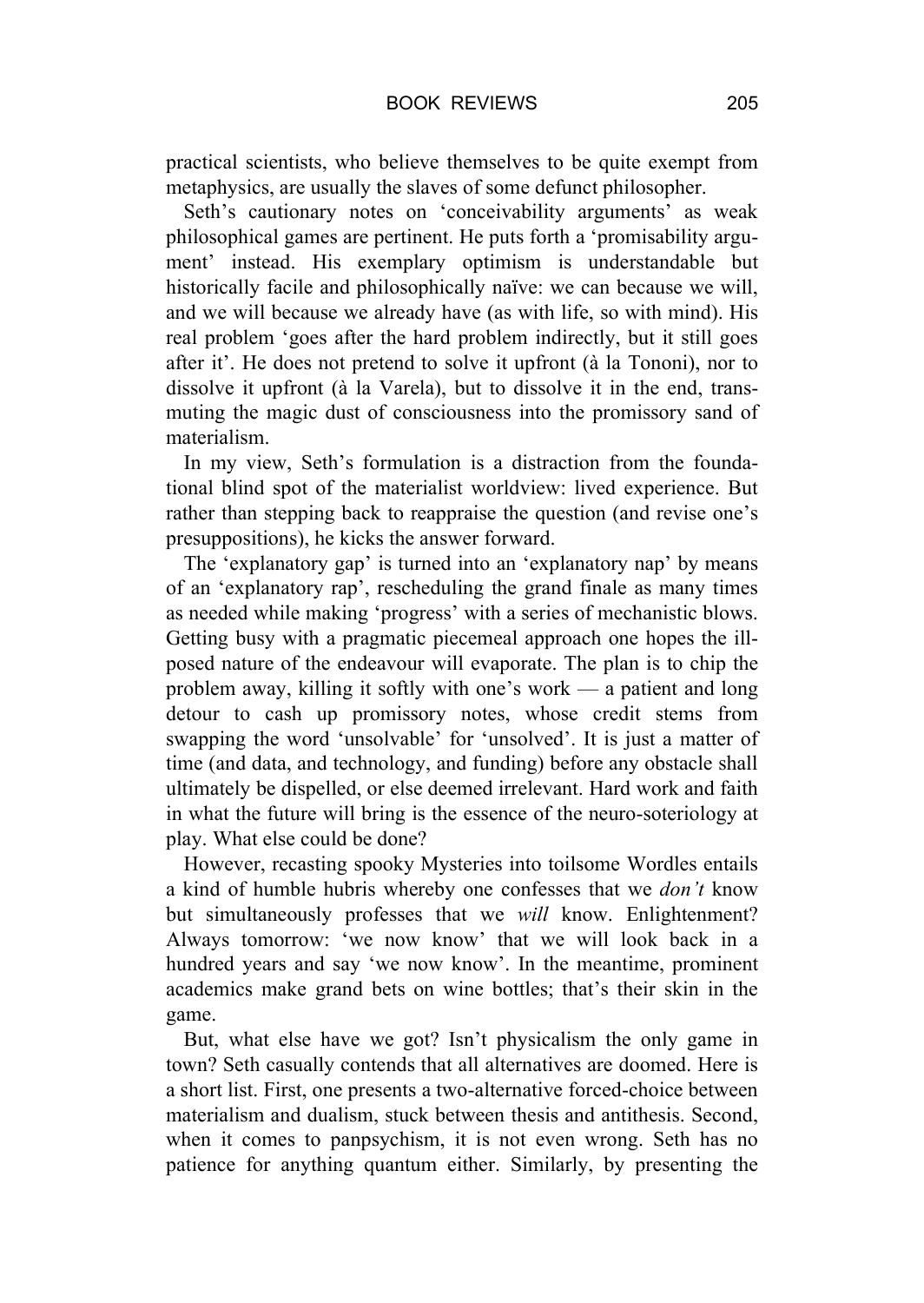dilemma between consciousness as being more like life or more like temperature, he risks spoiling his savvy explication of integrated information theory by strawmanning it. Finally, the neuro-sophism is completed by insinuating that anything that does not fit within science-as-we-know-it is 'spooky', 'magical', or 'supernatural'.

The back cover of the book announces that Seth 'puts forward a radical new theory of consciousness'. Unfortunately, in my estimation, it is not radical nor new (physicalism redux), and probably not even a theory ('predictive processing' is a framework for cognition).

Future takes on the nature of consciousness will probably continue to oscillate between an epiphenomenal illusion and a fundamental reality. Nonetheless, its study is a singular opportunity to go beyond the frontiers of knowledge. Science has thrived for centuries precisely because of its setting aside quality, value, and purpose. But if it remains an exclusively third-person approach, a new science of consciousness seems unworkable, and science itself is likely to stagnate. Let us ask what science can do for consciousness, but also what consciousness can do for science. The so-called 'altered' states of consciousness provide a fertile ground of enquiry, from psychedelic and contemplative states to dreaming and near-death experiences.

In summary, like other distinguished scientists before (thinking specifically of Crick and Koch's 'neural correlates of consciousness'), Seth's adamant programme may be theoretically flawed and still empirically fruitful, animating the field of consciousness research without getting us much closer to an understanding of the place of consciousness in nature. It is instructive to recall Feynman's injunction to 'search more diligently, and with the greatest effort, in exactly those places where it seems most likely that we can prove… ourselves wrong as quickly as possible, because only in that way we may find progress'. Is this the kind of progress we are after? Are we trying to prove ourselves wrong as slowly as possible? Is good-oldfashioned physicalism on virtual reality goggles our best guess to address consciousness scientifically?

In the *Epilogue* Seth uses a telling metaphor: 'the science of consciousness isn't about choosing from a set menu, however swanky the restaurant or skilled the chef. It's more like cooking with whatever you can find in the fridge.' But let me ask: what if, in trying to solve 'the hard problem of dinner', we need to cook a *tortilla* and we have eggs but no potatoes? Should we convince ourselves that all we really wanted was a French *omelette*? Or should we go beyond the familiarity of our own fridge, seek for missing ingredients, and be